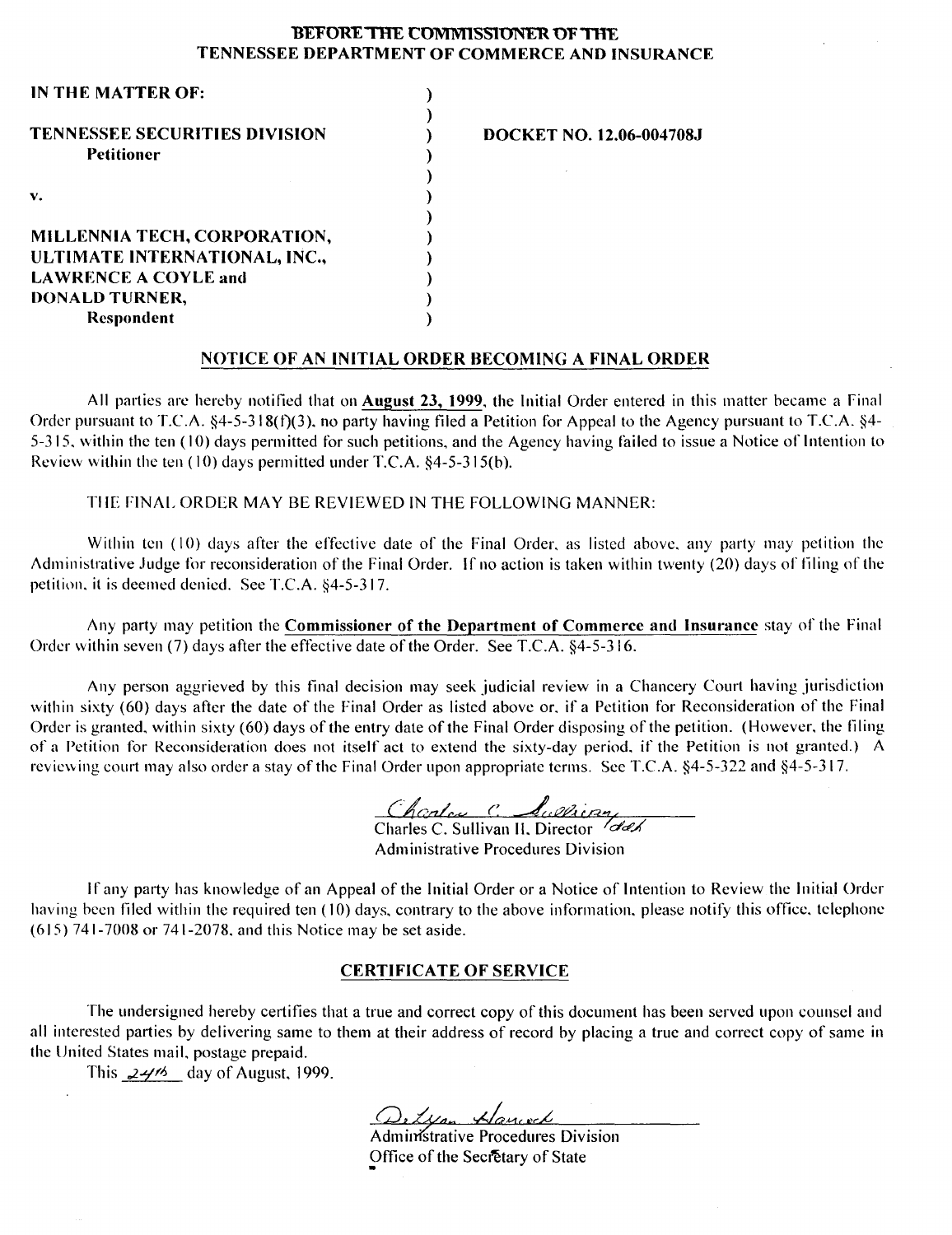### BEFORE THE COMMISSIONER OF THE TENNESSEE DEPARTMENT OF COMMERCE AND INSURANCE

| IN THE MATTER OF:                    |  |
|--------------------------------------|--|
|                                      |  |
| <b>TENNESSEE SECURITIES DIVISION</b> |  |
| Petitioner                           |  |
| v.                                   |  |
| MILLENNIA TECH, CORPORATION,         |  |
| ULTIMATE INTERNATIONAL, INC.,        |  |
| <b>LAWRENCE A. COYLE and</b>         |  |
| DONALD TURNER,                       |  |
| Respondent                           |  |

DOCKET NO. 12.06-004708J

### ORDER

THIS ORDER IS AN INITIAL ORDER RENDERED BY AN ADMINISTRATIVE JUDGE WITH THE ADMINISTRATIVE PROCEDURES DIVISION.

THE INITIAL ORDER IS NOT A FINAL ORDER BUT SHALL BECOME A FINAL ORDER UNLESS:

I. PARTY FILES A WRITTEN APPEAL OR PETITION FOR RECONSIDERATION WITH THE ADMINISTRATIVE PROCEDURES DIVISION NO LATER THAN August 23, 1999.

OR

2. THE AGENCY FILES A WRITTEN NOTICE OF REVIEW WITH THE ADMINISTRATIVE PROCEDURES DIVISION NO LATER THAN August 23, 1999.

YOU MUST FILE THE APPEAL, PETITION FOR RECONSIDERATION OR NOTICE OF REVIEW WITH THE ADMINISTRATIVE PROCEDURES DIVISION. THE ADDRESS OF THE ADMINISTRATIVE PROCEDURES DIVISION IS:

> SECRETARY OF STATE ADMINISTRATIVE PROCEDURES DIVISION SUITE 1700, JAMES K. POLK BUILDING NASHVILLE, TN 37243-0307

IF YOU HAVE ANY FURTHER QUESTIONS, PLEASE CALL THE ADMINISTRATIVE PROCEDURES DIVISION, 6151741-7008 OR 741-2078, FAX 6151741-4472. PLEASE CONSULT APPENDIX A AFFIXED TO THE INITIAL ORDER FOR NOTICE OF APPEAL PROCEDURES.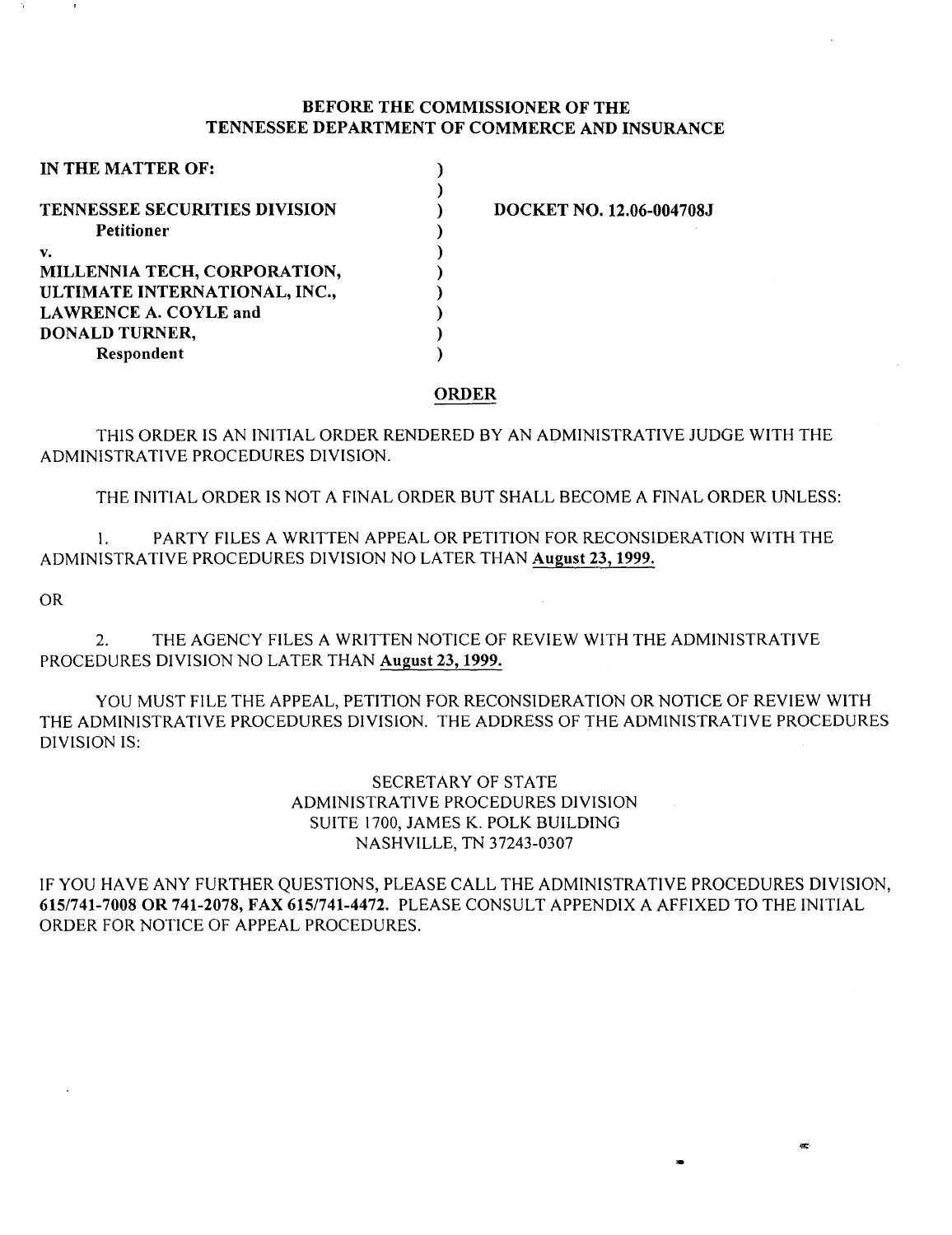# BEFORE THE TENNESSEE DEPARTMENT OF COMMERCE AND INSURANCE

) ) ) ) ) ) ) ) ) ) ) ) )

| IN THE MATTER OF:                                   |
|-----------------------------------------------------|
| TENNESSEE SECURITIES DIVISION,<br><b>Petitioner</b> |
| V.                                                  |
| MILLENNIA TECH, CORPORATION,                        |
| ULTIMATE INTERNATIONAL, INC.,                       |
| <b>LAWRENCE A. COYLE and</b>                        |
| DONALD TURNER,                                      |
| <b>Respondents</b>                                  |

""'

DOCKET NO. 12.06-004708J

## NOTICE OF DEFAULT AND ORDER

This contested administrative proceeding was heard in Nashville, Tennessee, on April 14, 1999, before John Hicks, Administrative Judge, assigned by the Secretary of State, Administrative Procedures Division, and sitting for the Commissioner of the Department of Commerce and Insurance. G. Everett Sinor, Jr., Assistant General Counsel for the Department of Commerce and Insurance, represented the State. Respondents Millennia Tech, Corporation, Ultimate International, Inc., and Donald Turner were not present nor represented by counsel. Lawrence A. Coyle was not served and was not a party to this proceeding.

At the beginning of the hearing, counsel for the State made an oral motion, pursuant to T.C.A. §4-5-309, for an order finding Respondents to be in default and allowing this case to proceed without the participation of Respondents. In support of its motion, the State introduced evidence that notice was mailed to Respondents by certified mail. A return receipt shows that the notice mailed to Respondents was duly received.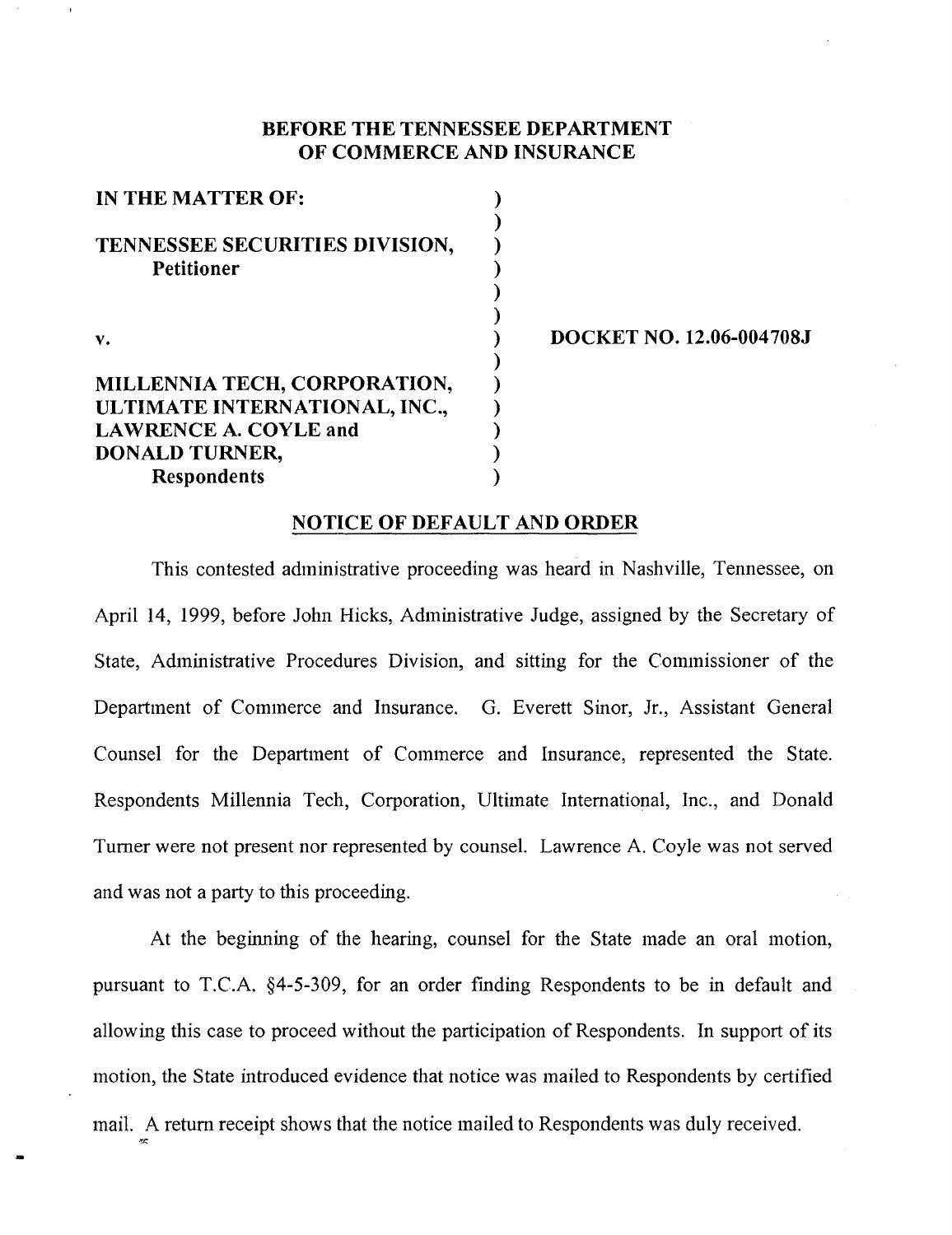### **NOTICE OF DEFAULT**

NOTICE IS HEREBY GIVEN THAT THE RESPONDENTS HAVE BEEN HELD IN DEFAULT FOR FAILURE TO APPEAR AT A HEARING ON THE MERITS AFTER RECEIVING ADEQUATE NOTICE. T.C.A.§4-5-309. RESPONDENTS HAVE 10 DAYS FROM THE EFFECTIVE DATE OF THIS ORDER TO REQUEST THAT THIS FINDING OF DEFAULT BE SET ASIDE. THIS REQUEST MUST BE RECEIVED IN THE OFFICE OF THE SECRETARY OF STATE, ADMINISTRATIVE PROCEDURES DIVISION, SUITE 1700, JAMES K. POLK BUILDING, NASHVILLE, TENNESSEE 37243-0307. THE REQUEST TO HAVE THE FINDING OF DEFAULT SET ASIDE SHOULD INCLUDE THE REASONS TO JUSTIFY THE RESPONDENT'S FAILURE TO ATTEND. IF RESPONDENT'S DO NOT REQUEST THE DEFAULT BE SET ASIDE OR OTHERWISE APPEAL THE ACCOMPANYING INITIAL ORDER, THEN THE INITIAL ORDER WILL BECOME A FINAL ORDER SUBJECT TO COURT REVIEW. ANY QUESTIONS REGARDING THIS NOTICE OF DEFAULT OR THE STEPS NECESSARY TO HAVE IT SET ASIDE SHOULD BE SUBMITTED TO THE ADMINISTRATIVE JUDGE SIGNING THIS ORDER BY LETTER OR BY TELEPHONING (615) 741-7008.

### **ORDER**

The issue to be decided is whether Respondents violated the Tennessee Securities Act of 1980, Tennessee Code Annotated, Section 48-2-101, et seq. After consideration of the record and argument of counsel, it is DETERMINED that Respondents violated the Tennessee Securities Act of 1980, Tenn. Code Ann. §48-2-10 1, et seq.

2

æ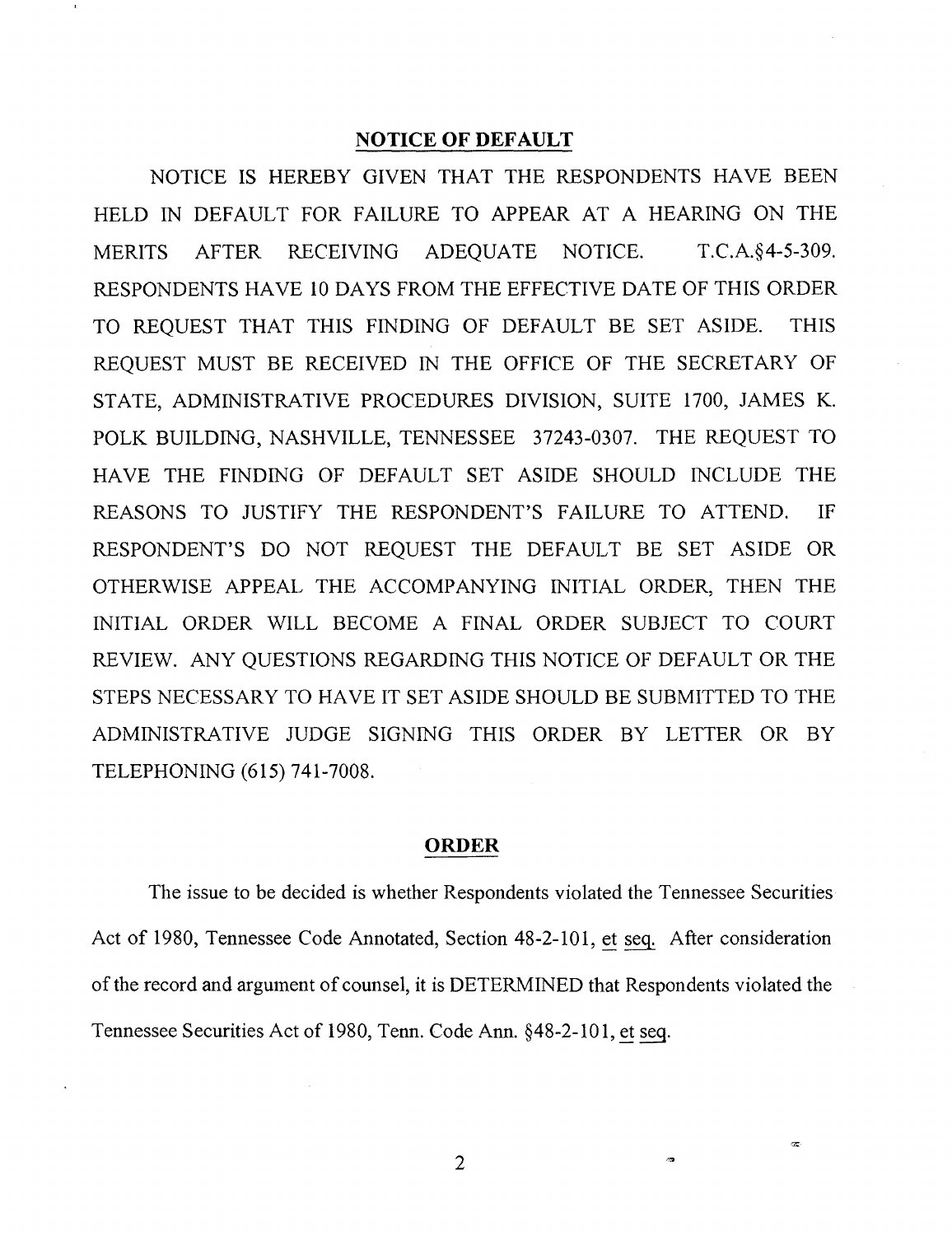### **FINDINGS OF FACT**

1. William H. McHorris, DDS [hereinafter Dr. McHorris], is a citizen and resident of the State of Tennessee, residing at 295 Saint Andrews Fairway, Memphis, Tennessee 38111.

2. J. Richard Rossie [hereinafter Mr. Rossie] is a citizen and resident of the State of Tennessee, residing at 5675 Oakleaf Office Lane, Suite 200, Memphis, Tennessee 3 8117-4863.

3. Respondent Donald Turner [hereinafter Mr. Turner] designed and developed a refrigerant to cool machines. Mr. Turner created a refrigerant named MT-31, along with a similar refrigerant, MT -31-1 [hereinafter sometimes referred to as the products]. Mr. Turner represented that the products he developed were not Chlorofluorocarbon dependent, and could replace existing refrigerants without expensive retrofit apparatus.

4. In 1994, a Tennessee Corporation called Ultimate International, Inc. was created to develop and invent the products. Thereafter, Millennia was created to market 'and sell the products. The two entities, Millennia and Ultimate International, are truly alter egos of one another and are indistinguishable as to their purposes and functions.

5. On or about May 30, 1997, a Mr. Lawrence Coyle contacted Dr. McHorris via telephone to inquire whether Dr. McHorris would be interested in investing in Millennia stock.

6. On or about June 2, 1997, Dr. McHorris, along with Mr. Rossie and several other potential investors, many of whom are citizens and residents of the State of

3

 $\overline{\mathcal{R}}$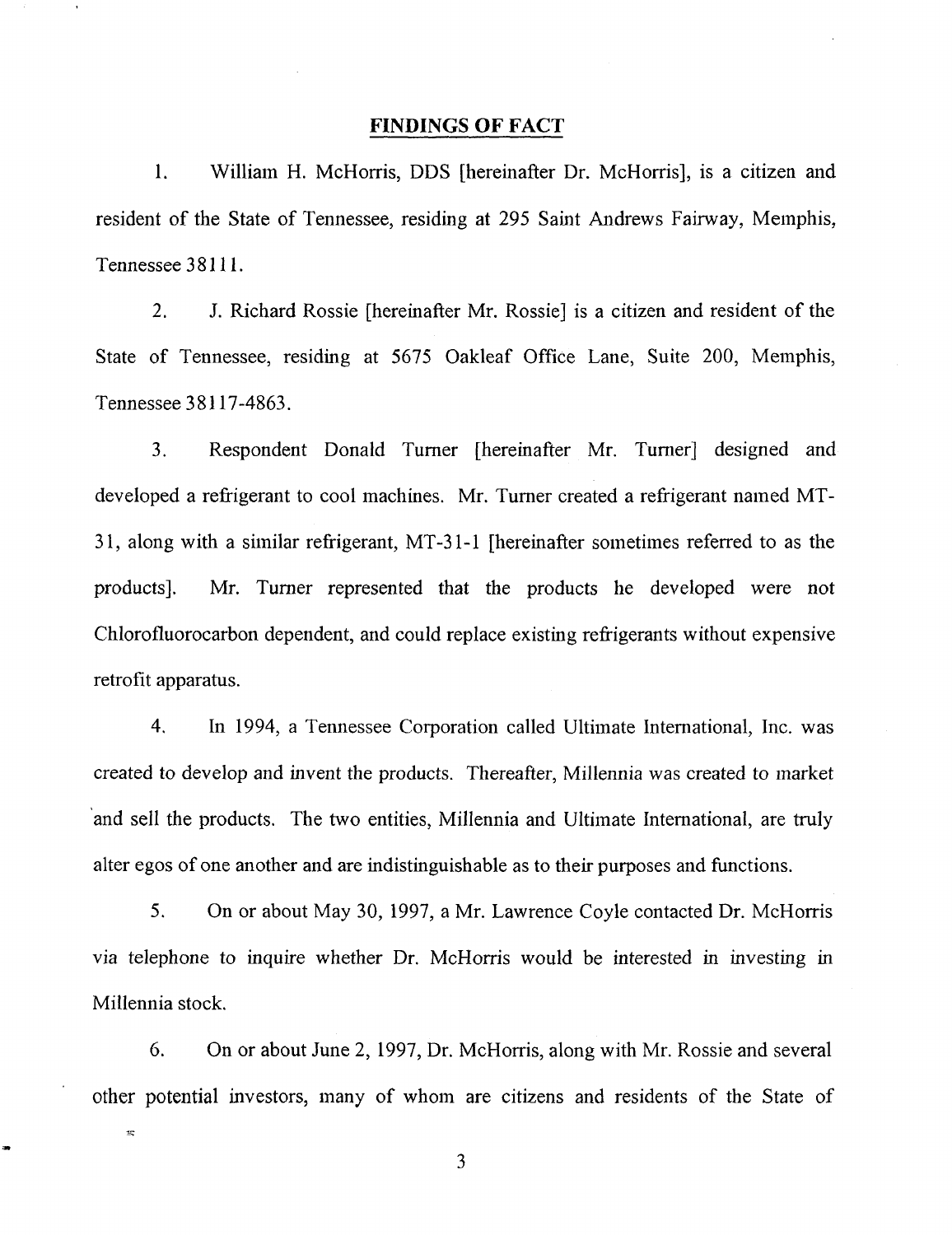Tennessee, met with Mr. Coyle in Dr. McHorris' office. At that meeting, Mr. Coyle repeatedly stated that a patent on the products had been issued by the United States Patent Office.

7. On or about July 9, 1997, Dr. McHorris and Mr. Rossie met with Mr. Coyle in Dr. McHorris' office. At that meeting, Mr. Coyle again repeatedly stated that a patent on the products had been issued by the United States Patent Office.

8. Relying on the representations made by Mr. Coyle and Mr. Turner that a patent on the products had been issued by the United States Patent Office and based upon the false representations contained in a Private Placement Memorandum, dated April 25, 1997, [hereinafter the 4/25/97 PPM], the following purchases were made: (a) Dr. McHorris purchased Thirty Thousand Dollars (\$30,000.00) worth of Millennia stock on the 2<sup>nd</sup> day of June, 1997; he subsequently purchased an additional Twelve Thousand Eight Hundred Dollars (\$12,800. 00) worth of Millennia stock, (b) Mr. Rossie purchased Thirty Thousand Dollars (\$30,000.00) worth of Millennia stock on the  $17<sup>th</sup>$  day of June, 1997 and (c) a group of investors, many of whom are citizens and residents of the State of Tennessee, purchased Seven Hundred Forty Thousand Dollars (\$740,000.00) worth of Millennia stock on various dates in June and early July of 1997.

9. No patent was issued by the United States Patent Office for the products.

10. The 4/27/97 PPM contains the following false and misleading statements: (a) "Millennia Tech completed the approval process for MT-31  $\&$  MT-31-1 with the EPA on April 15, 1997. (b) "we have no restrictions on the uses of these products as do some other products that others are trying to market .... We have just been waiting for

4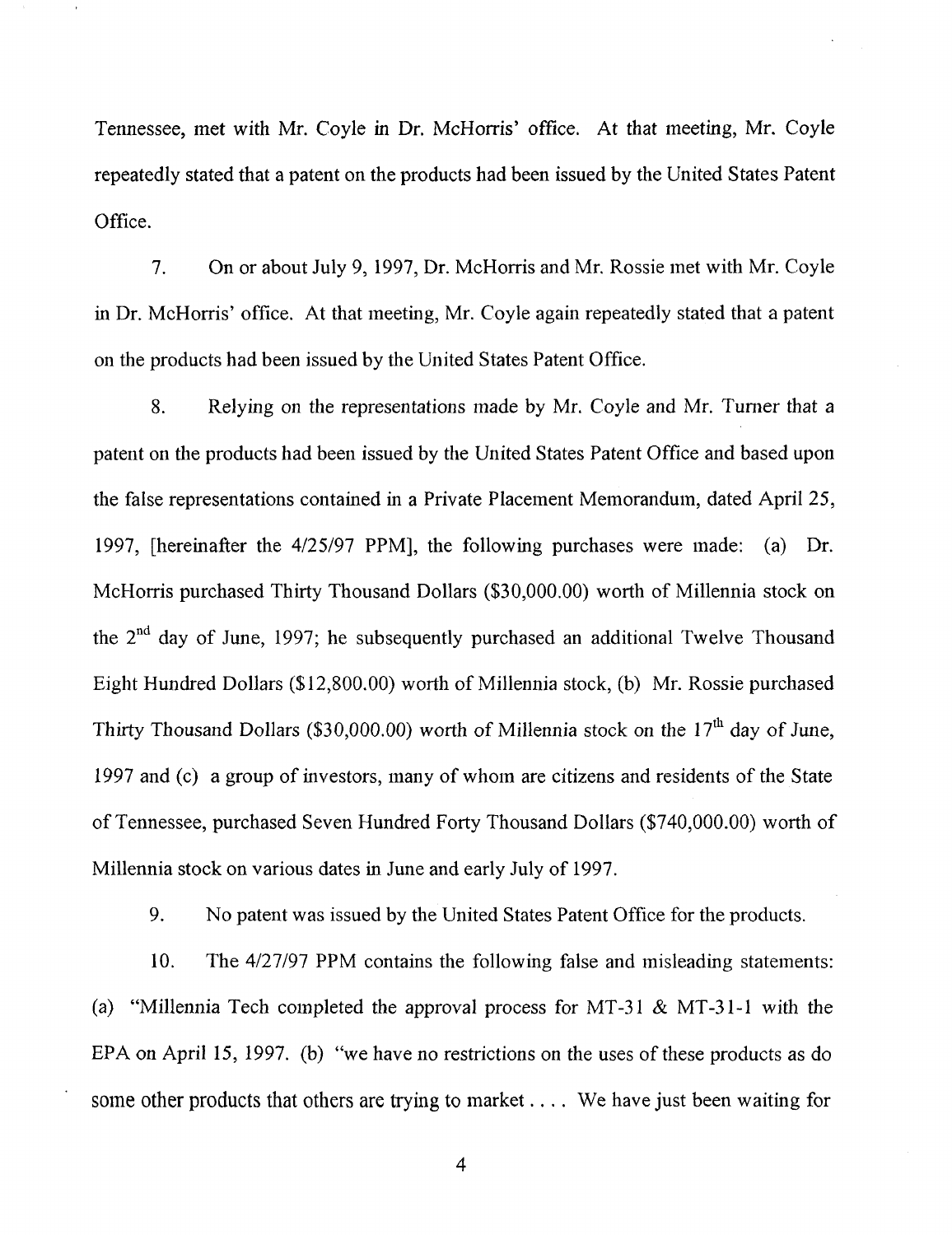the EPA to place it on the registry as an acceptable replacement for R-12. That process is complete."

11. Environmental Protection Agency [hereinafter the EPA] qualified approval for MT-31 did not occur until the  $3^{rd}$  day of June, 1997. Even by that day, MT-31 had still not been approved for use in moving vehicles because the application to the EPA was considered incomplete.

12. After learning that patents had not been issued by the United States Patent Office, Mr. Rossie, representing himself and many of the persons investing in Millennia stock, including Dr. McHorris [hereinafter collectively the investor group], demanded that the invested money be returned.

13. On or about July 9, 1997, Millennia agreed to repay the entire amount invested in the company by the investor group. Millennia tendered a check for One Hundred Forty Thousand Dollars (\$140,000.00) to Mr. Rossie, acting as an escrow agent for the investor group [hereinafter Mr. Rossie, investor group agent].

14. On or about about September 11, 1997, Millennia entered into a Stock Repurchase Agreement [hereinafter the agreement]. Mr. Rossie, investor group agent, wherein Millennia agreed to repurchase the remainder of the stock purchased by the investor group, in sum, Six Hundred Seventy Two Thousand Eight Hundred Dollars (\$672,800.00). The repurchase of the Millennia stock was to be accomplished no later than November 3, 1997. Mr. Coyle executed the agreement as President and Chief Executive Officer of Millennia.

 $\overline{\phantom{a}}$  5

 $\ll$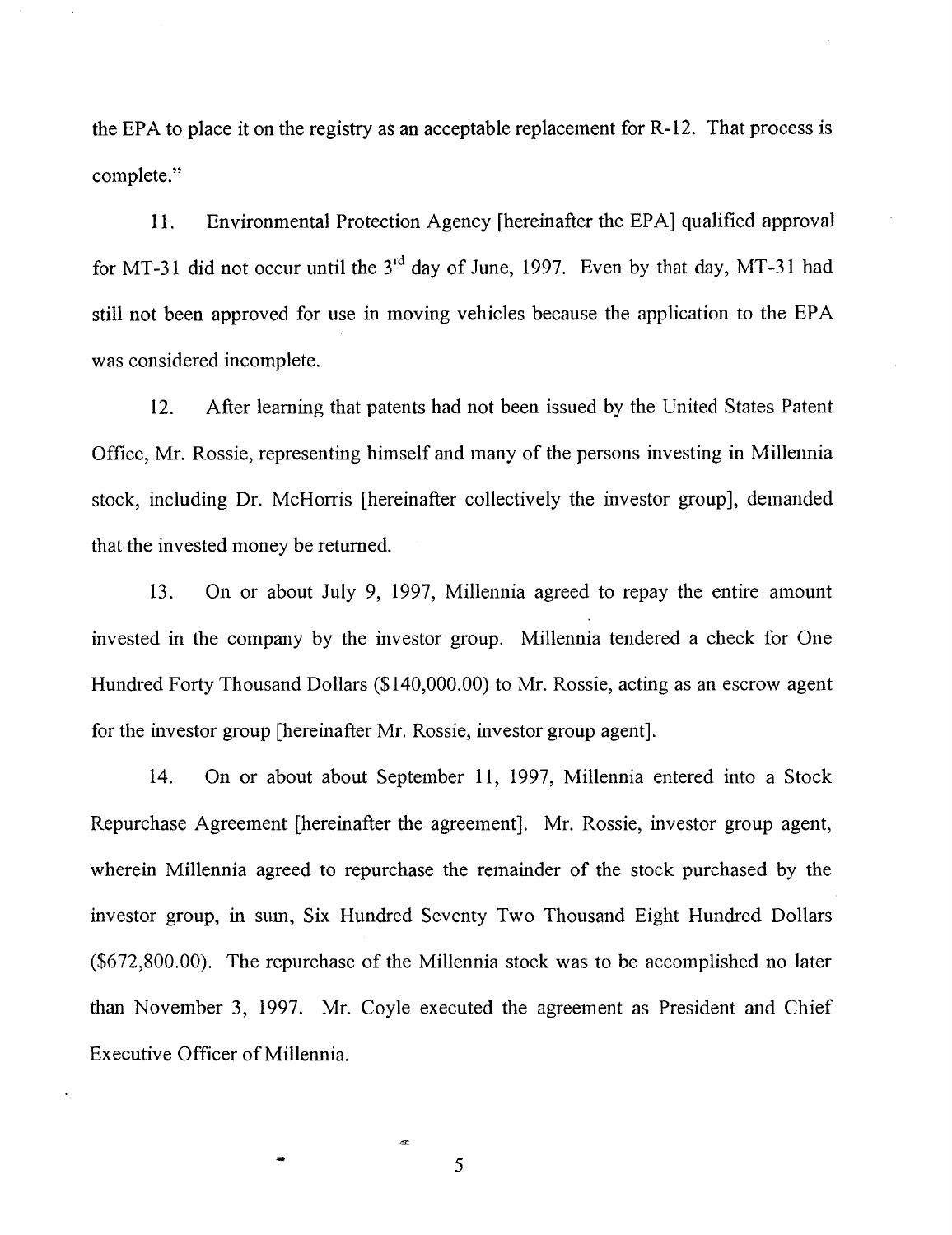15. The agreement acknowledged that the investor group invested in Millennia based upon the warranty and representation that a United States patent had been issued for products created by Millennia, and that a patent had not been issued.

16. On or about February 13, 1998, Millennia made a payment to Rossie, investor group agent, for Four Hundred Thousand Dollars (\$400,000.00) to partially satisfy the amount owed to the investor group pursuant to the agreement. The remaining Two Hundred Seventy Two Thousand Eight Hundred Dollars (\$272,800.00) has yet to be paid by Millennia, despite numerous demands from the investor group.

17. The twenty-five (25) Tennessee resident investors invested in Millennia for a total of approximately Four Hundred Two Thousand Dollars (\$402,000.00) within the span of two (2) months. These investors are included within the investor group.

18. It was represented to investors that the stock of Millennia was registered with the Securities and Exchange Commission [hereinafter the SEC] as a Regulation D, Rule 506 offering. However, no such filing has been made with the SEC, and no filing pursuant to Tenn. Code Ann. §48-2-125 has been made with the Securities Division.

19. The Millennia stock has not been registered with the Division as a security.

# CONCLUSIONS OF LAW

1. Tenn. Code Ann.  $§$ 48-1-102(2) states in pertinent part that an agent means "any individual, other than a broker-dealer, who is employed, appointed, or authorized by a broker-dealer to sell securities from, in, or into this state and who is paid or given a commission or other renumeration, directly or indirectly, for soliciting a sale of securities to or from any person in this state."

6

 $\pi$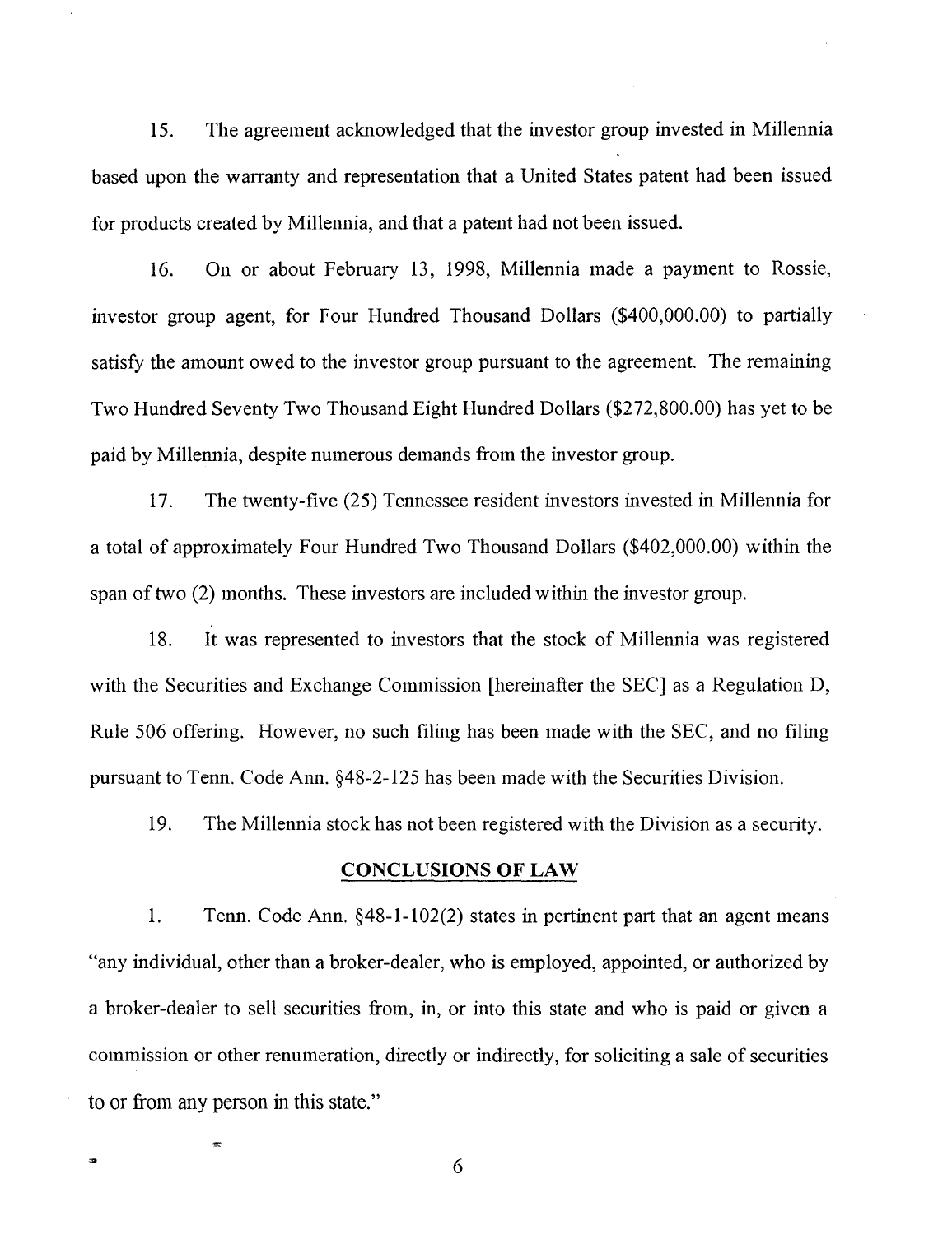2. Tenn. Code Ann. §48-2-102(3) states in pertinent part that a broker-dealer means "any person engaged in the business of effecting transactions in securities for the account of others, or any person engaged in the business of buying or selling securities issued by one (1) or more other persons for such person's own account and as part of a regular business rather than in connection with such person's investment activities."

3. Tenn. Code Ann. §48-2-102(12) defines a security to mean "any note, stock, treasury stock, bond, debenture, evidence of indebtedness, certificate of interest or participation in any profit-sharing agreement, collateral-trust certificate, reorganization certificate or subscription, transferable share, investment contract, voting-trust certificate, certificate of deposit for a security, certificate of interest or participation in an oil, gas, or mining title or lease or in payments out of production under such a title or lease; or, in general, any interest or instrument commonly known as a 'security' or any certificate of interest or participation in, temporary or interim certificate for, receipt for, guarantee of, or warrant or right to subscribe to or purchase, any of the foregoing."

4. Tenn. Code Ann. §48-2-116(a) states in pertinent part that the "Commissioner may from time to time make, promulgate, amend, and rescind such rules, forms, and orders as are necessary to carry out the provisions of this part."

5. Tenn. Code Ann. §48-2-119 states in pertinent part that "whenever it appears to the Commissioner that any person has engaged or is about to engage in any act or practice constituting a violation of any provisions of the Act or any rule or order thereunder, he may enjoin the acts or practices and enforce compliance." The

7

 $\bar{\mathcal{R}}$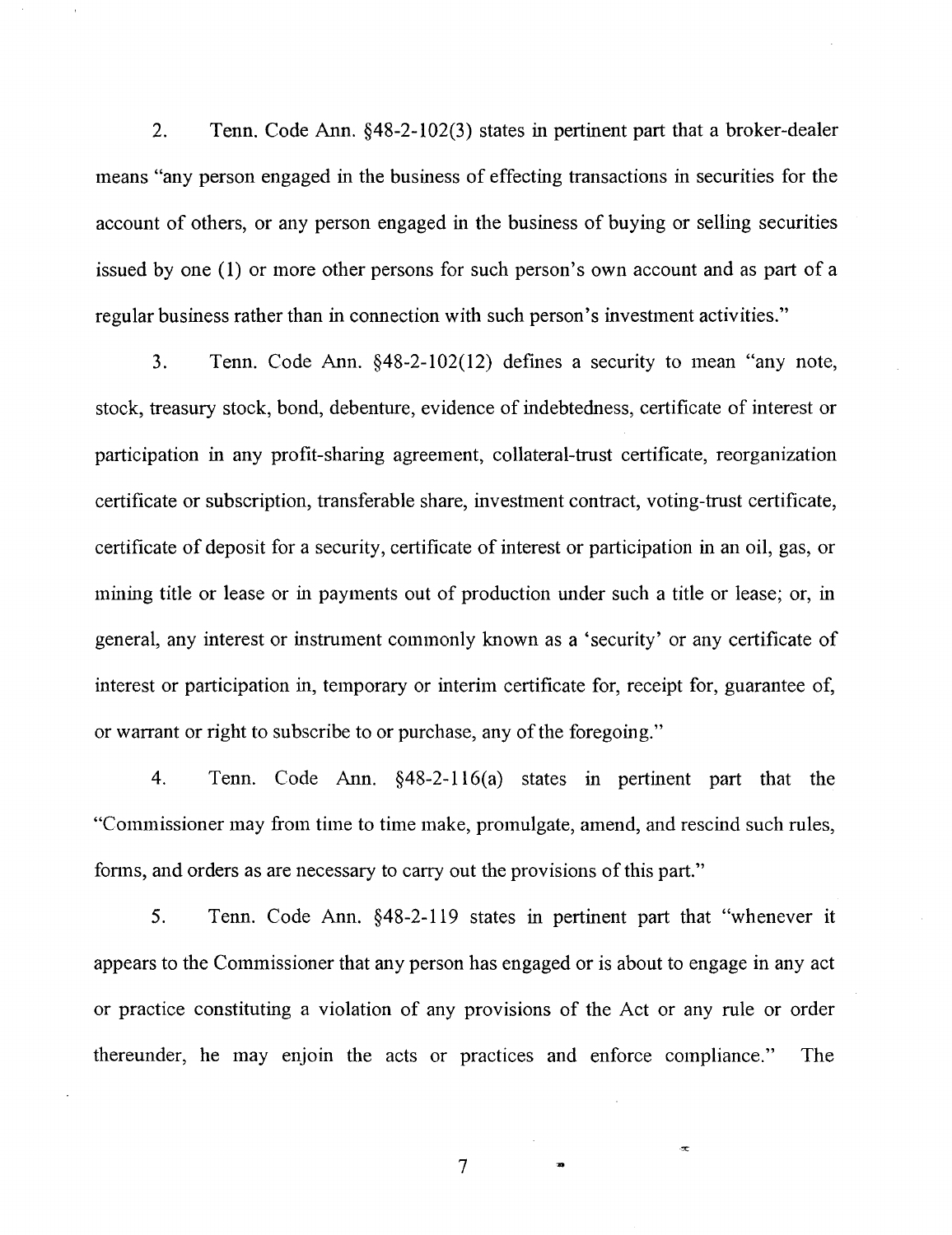Commissioner has the discretion to enforce compliance in the manner in which he sees fit.

6. The stock issued by Millennia are securities as defmed in Tenn. Code Ann. §48-2-102(12).

7. Tenn. Code Ann. §48-2-104 states that it is unlawful for any person to sell any security in this state unless:

- ( 1) It is registered under the Act;
- (2) The security or transaction is exempt from registration under Tenn. Code Ann. §48-2-103; or,
- (3) The security is a covered security.

8. It is concluded that Respondents Millennia, Ultimate International, and Mr. Turner have willfully marketed and sold and are presently marketing and selling securities (Millennia stock) at a time when the securities are not registered with the Division, in violation of Tenn. Code Ann. §48-2-104.

9. Respondents Millennia, Ultimate International, and Mr. Turner will continue to violate Tenn. Code Ann. §48-2-104 unless ordered to cease and desist such activities by the Commissioner.

10. Tenn. Code Ann. §48-2-12l(a) states that it is unlawful for any person, in connection with the offer, sale or purchases of any security in this state, directly or indirectly, to:

- ( 1) employ any device, scheme or artifice to defraud;
- (2) make any untrue statement of a material fact or omit to state a material fact necessary in order to make the statements made, in the light of the circumstances under which they are made, not misleading, or,

8

ž.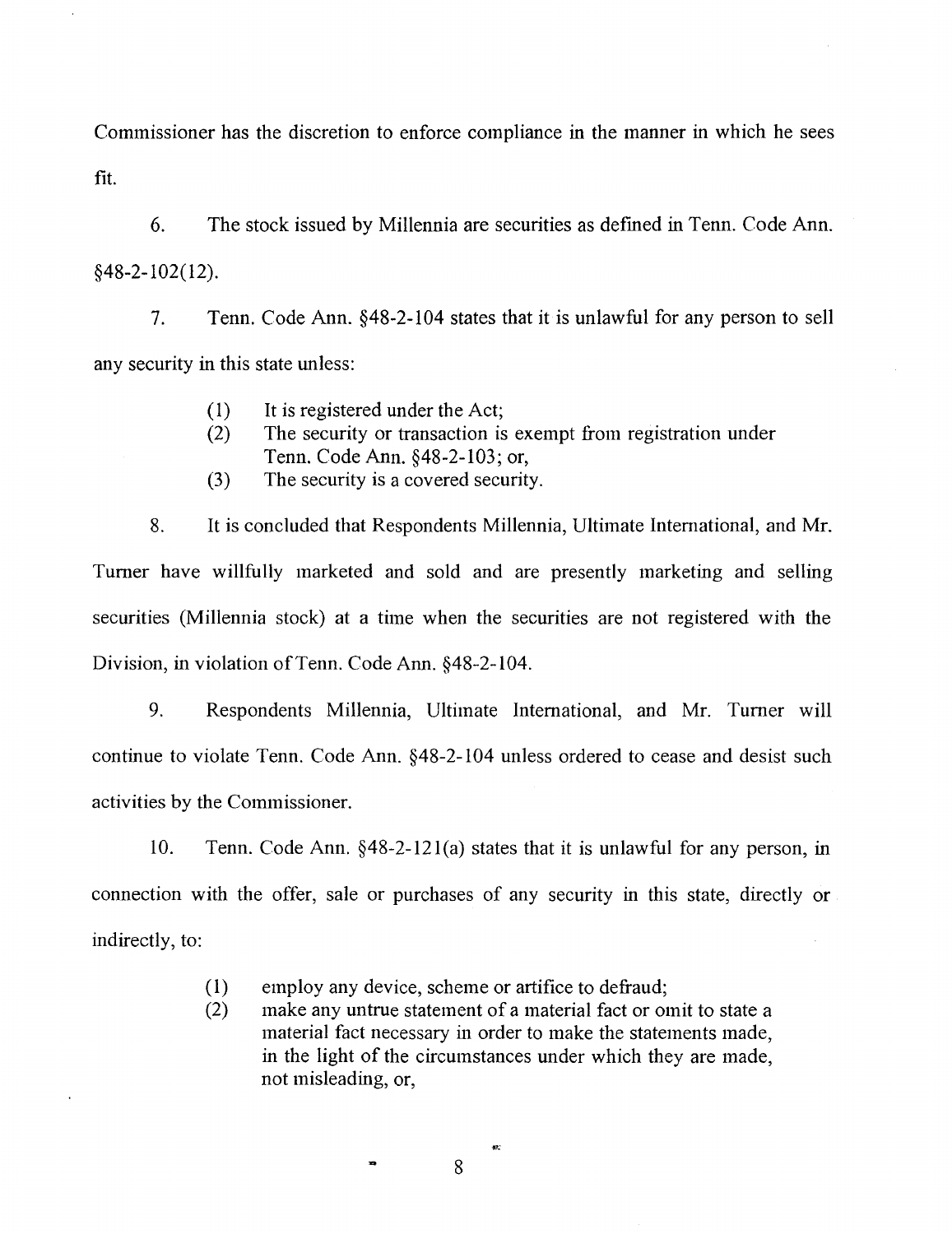(3) engage in any act, practice or course of business which operates or would operate as a fraud or deceit upon any person;

11. It is concluded that Respondents Millennia, Ultimate International, and Mr. Turner, have willfully employed a device, scheme or artifice to defraud; have willfully made untrue statements of material fact and omitted to state material facts necessary in order to make statements made, in light of the circumstances under which they were made, and have willfully engaged in acts, practices and courses of business which operated as a fraud or deceit upon persons, in violation of Tenn. Code Ann. §48-2-121 (a).

12. Respondents Millennia, Ultimate International, and Mr. Turner, will continue to violate Tenn. Code Ann. §48-2-12l(a) unless ordered to cease and desist such activities by the Commissioner.

13. It is ORDERED that, pursuant to the authority granted to the Commissioner by Tenn. Code Ann. §§48-2-116(a) and 48-2-119, Respondents Millennia Tech, Corporation, Ultimate International, Inc., and Donald Turner, shall CEASE and DESIST in the further offer, sale or marketing of the stock of Millennia Tech, Corporation and/or any other securities from, in or into the State of Tennessee until such time as such securities are effectively and duly registered with the Petitioner, the Tennessee Securities Division.

14. It is further ORDERED that Respondents Millennia Tech, Corporation, Ultimate International, Inc., and Donald Turner, shall otherwise CEASE AND DESIST in further acts or practices violative of the Tennessee Securities Act of 1980, Tenn. Code

9

.<br>Sid